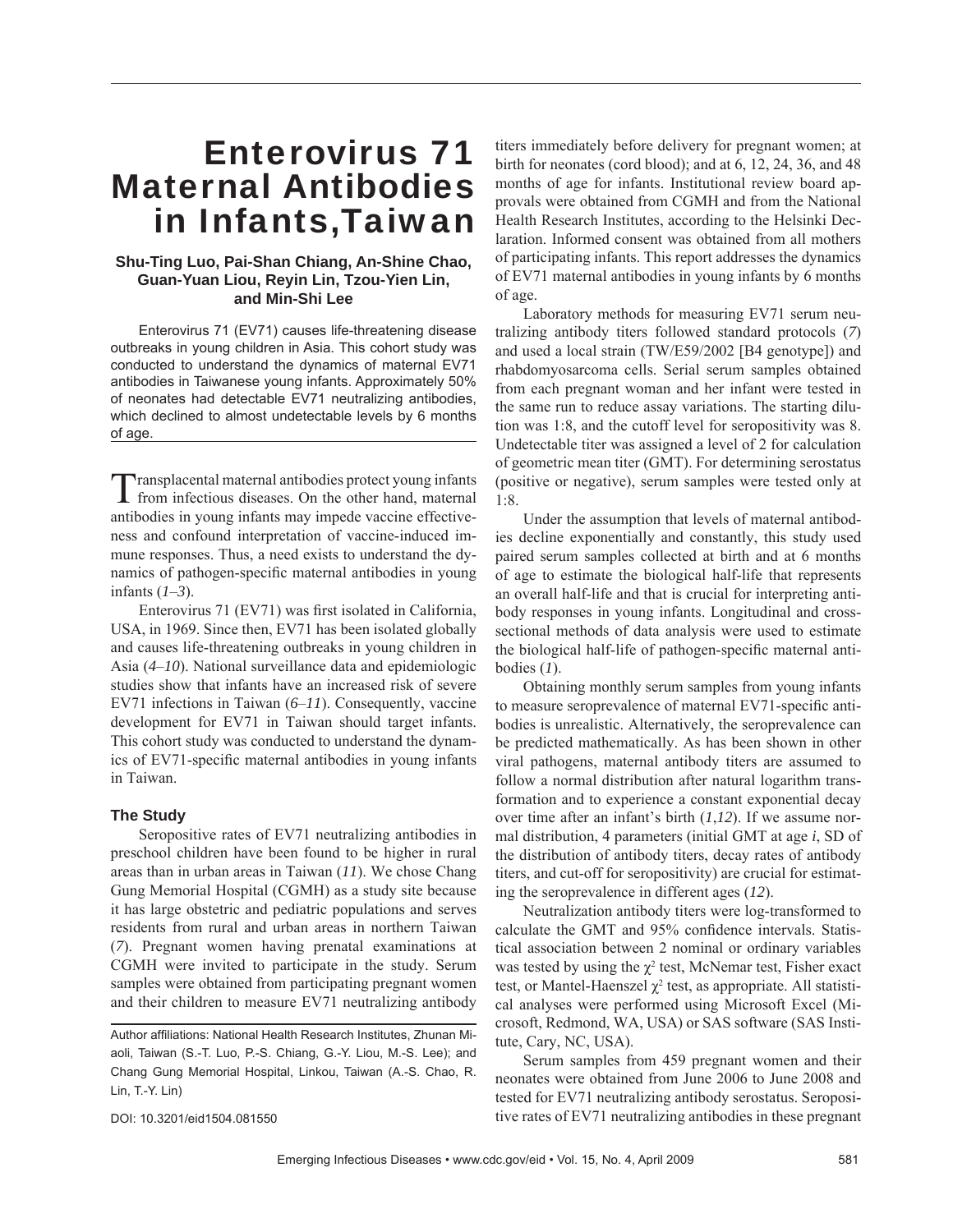## **DISPATCHES**

women and their neonates were 63% and 51%, respectively. Seroprevalence in mothers was strongly associated with seroprevalence in their neonates, and neonates born to seronegative mothers were all seronegative (p<0.01, by McNemar test). In addition, the EV71 antibody titers in seropositive neonates were highly correlated with the EV7 antibody titers in their mothers  $(R = 0.84, p < 0.01)$  (Figure 1).

From June 2006 through June 2008, a total of 309 neonates completed follow-up and blood collection at 6 months of age. EV71 neutralizing antibody titers in the serial serum samples from these 309 families were quantified. The seropositive rates of EV71 neutralizing antibodies in the family cohorts were 65% in the mothers, 50% in the neonates, and 1% in the 6-month-old infants, respectively (Table 1). Only 4 infants 6 months of age had detectable EV71 antibody titers; 1 showed seroconversion on the basis of antibody titers measured at birth (antibody titer <8) and at 6 months of age (antibody titer 512). This seroconverted infant did not develop any enterovirus-related symptoms (e.g., hand, foot, and mouth disease or herpangina). Of the 154 seropositive neonates, 3 remained seropositive and 151 became seronegative at 6 months of age (Table 2). In the 3 seropositive 6-month-old infants, the biological half-life of EV71 neutralizing antibodies was calculated as 39 and 42 days by using cross-sectional and longitudinal analyses, respectively. In the 151 seronegative 6-month-old infants, the biological half-life of EV71 neutralizing antibody was calculated as 53 and 60 days by using cross-sectional and longitudinal analysis, respectively (Table 2).

Seroprevalence rates were predicted by making the assumptions that the seropositive rate of EV71 neutralizing antibodies at birth is 50%, that the GMT of these seropositive neonates is 21.8 (SD 0.91), and that the half-life of maternal EV71 neutralizing antibodies is 42 days (1.4 months). Seroprevalence rates of EV71 neutralizing antibodies during each of the first 6 months of age were predicted to be 35%, 25%, 14%, 7%, 3%, and 1%, respectively (Figure 2). The predicted rate at 6 months of age was consistent with the observed seroprevalence at 6 months of age in our study population.



Figure 1. Scatter plot and correlation of enterovirus 71 neutralizing antibody titers (natural logarithm transformation) in 154 pairs of serum samples collected from seropositive neonates and their mothers, Taiwan. Values on the axes are logarithmic.

#### **Conclusions**

We found that  $\approx 50-60\%$  of pregnant women had serum EV71 neutralizing antibodies. These maternal EV71 neutralizing antibodies declined to undetectable levels in 99% of the 6-month-old infants. Two cross-sectional studies found similar seropositive rates in 30–49-year-old adults and in 6–11-month-old infants before the 1998 epidemic in Taiwan (*10*,*11*). In Singapore, a cross-sectional study found that 44% of 70 neonates had EV71 neutralizing antibodies in cord blood samples, but none of 52 infants 1–11 months old was seropositive (*13*).

Studies estimating the biologic half-life of EV71 maternal antibodies appear to be new. Theoretically, longitudinal analysis is more reliable and has narrower confidence intervals than cross-sectional analysis (*1*). Although only 3 infants had detectable antibody titers at 6 months of age, our study estimates the biological half-life of EV71 maternal antibodies to be 42 days, similar to the half-lives of antibodies to other pathogens calculated by using longitudinal analysis (*1*; M.-S. Lee, unpub. data).

| Table 1. Distribution of enterovirus 71 neutralizing antibody titers in pregnant women, neonates, and 6-month-old infants in a cohort<br>study, Taiwan |                                      |                                 |                                             |  |  |  |  |
|--------------------------------------------------------------------------------------------------------------------------------------------------------|--------------------------------------|---------------------------------|---------------------------------------------|--|--|--|--|
| Antibody titer                                                                                                                                         | No. $(\%)$ pregnant women, $n = 307$ | No. $(\%)$ neonates, $n = 309*$ | No. $(\%)$ 6-month-old infants, $n = 309^*$ |  |  |  |  |
| <8                                                                                                                                                     | 107 (34.9)                           | 155 (50.2)                      | 305(99.0)                                   |  |  |  |  |
| 8                                                                                                                                                      | 79 (25.7)                            | 44 (14.2)                       | 3(0.97)                                     |  |  |  |  |
| 16                                                                                                                                                     | 48 (15.6)                            | 48 (15.5)                       |                                             |  |  |  |  |
| 32                                                                                                                                                     | 34 (11.1)                            | 24 (7.8)                        | 0                                           |  |  |  |  |
| 64                                                                                                                                                     | 24(7.8)                              | 29(9.4)                         | 0                                           |  |  |  |  |
| 128                                                                                                                                                    | 13(4.2)                              | 6(1.9)                          |                                             |  |  |  |  |
| 256                                                                                                                                                    | 1(0.3)                               | 3(1.0)                          | ი                                           |  |  |  |  |
| 512                                                                                                                                                    | 1(0.3)                               |                                 | 1 (0.32)                                    |  |  |  |  |

\*Two mothers delivered twins.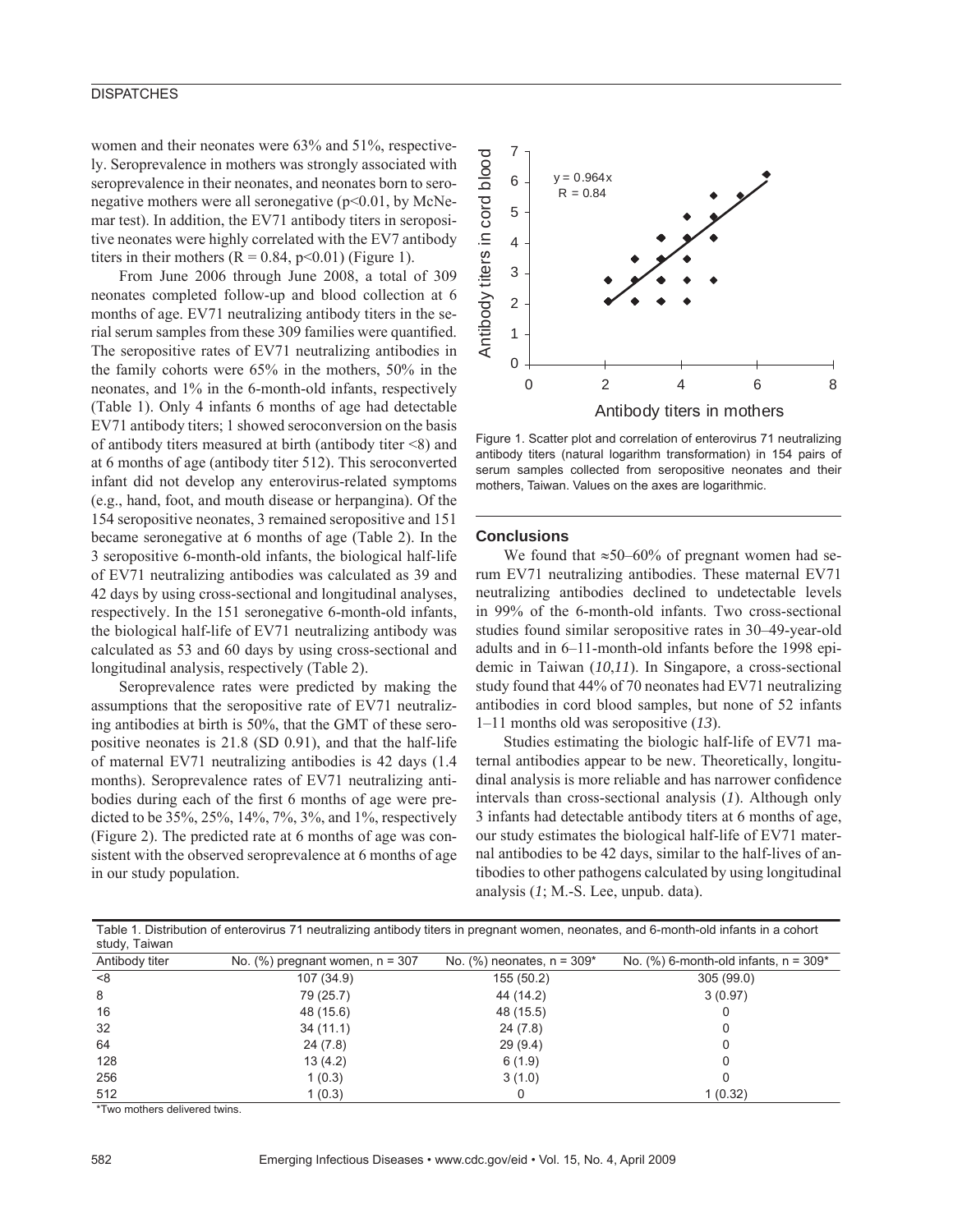

Figure 2. Predicted seroprevalences of maternal enterovirus 71 (EV71) neutralizing antibodies (antibody titer >8) in infants <6 months of age, Taiwan. Predictions are based on assumptions that 1) the seroprevalence in neonates is 50%, 2) the geometric mean titer (SD after natural logarithm transformation) in the seropositive neonates is 22 (0.91), and 3) the half-life of maternal EV71 neutralizing antibodies in young infants is 42 days.

Our prospective serologic study in northern Taiwan showed no seroconversion in young infants during 2007 and only 1 seroconversion during the first half of 2008. Based on the national enterovirus surveillance system, EV71 isolations were very low in 2006 and 2007 (*14,15*), findings consistent with our study.

A national program for developing EV71 vaccines was initiated in Taiwan in 2007. To improve vaccine development, the target population (those at high risk) needs to be identified. Several studies have shown that infants 6–11 months of age in Taiwan have the highest risk for severe EV71 infection and for death caused by this infection (*8*–*10*). Our serologic study found that 99% of 6-month-old infants have undetectable maternal EV71 neutralizing antibodies. Consequently, EV71 vaccines being developed in Taiwan should target infants <6 months of age.

#### **Acknowledgments**

We thank the referring obstetrician and mothers of participating infants, Mei-Liang Huang for stimulating discussion, and Pele Chong and Mark Swofford for manuscript review, and Taiwan Centers for Disease Control for providing virus strains.

The study was funded by the National Health Research Institutes, Taiwan.

Ms Luo is an epidemiologist in the Vaccine Research and Development Center, National Health Research Institutes. Her research interests include the epidemiology of infectious diseases and clinical trials.

### **References**

- 1. Lee MS, Mendelman PM, Sangli C, Cho I, Mathie SL, August MJ. Half-life of human parainfluenza virus type 3 (hPIV3) maternal antibody and cumulative proportion of hPIV3 infection in young infants. J Infect Dis. 2001;183:1281–4. DOI: 10.1086/319690
- 2. Lee MS, Greenberg DP, Yeh SH, Yogev R, Reisinger KS, Ward JI, et al. Antibody responses to bovine parainfluenza virus type 3 (PIV3) vaccination and human PIV3 infection in young infants. J Infect Dis. 2001;184:909–13. DOI: 10.1086/323150
- 3. Greenberg DP, Walker RE, Lee MS, Reisinger KS, Ward JI, Yogev R, et al. A bovine parainfluenza virus type 3 vaccine is safe and immunogenic in early infancy. J Infect Dis. 2005;191:1116–22. DOI: 10.1086/428092
- 4. Bible JM, Pantelidis P, Chan PK, Tong CY. Genetic evolution of enterovirus 71: epidemiological and pathological implications. Rev Med Virol. 2007;17:371–9. DOI: 10.1002/rmv.538
- 5. World Health Organization. Outbreak news. Enterovirus, China. Wkly Epidemiol Rec. 2008;83:169–70.
- 6. Lin TY, Twu SJ, Ho MS, Chang LY, Lee CY. Enterovirus 71 outbreaks, Taiwan: occurrence and recognition. Emerg Infect Dis.  $2003.9.291 - 3$
- 7. Chang LY, Tsao KC, Hsia SH, Shih SR, Huang CG, Chan WK, et al. Transmission and clinical features of enterovirus 71 infections in household contacts in Taiwan. JAMA. 2004;291:222–7. DOI: 10.1001/jama.291.2.222
- 8. Chang LY, Huang LM, Gau SS, Wu YY, Hsia SH, Fan TY, et al. Neurodevelopment and cognition in children after enterovirus 71 infection. N Engl J Med. 2007;356:1226–34. DOI: 10.1056/ NEJMoa065954
- 9. Chen SC, Chang HL, Yan TR, Cheng YT, Chen KT. An eight-year study of epidemiologic features of enterovirus 71 infection in Taiwan. Am J Trop Med Hyg. 2007;77:188–91.
- Lu CY, Lee CY, Kao CL, Shao WY, Lee PI, Twu SJ, et al. Incidence and case-fatality rates resulting from the 1998 enterovirus 71 outbreak in Taiwan. J Med Virol. 2002;67:217–23. DOI: 10.1002/ jmv.2210
- 11. Chang LY, King CC, Hsu KH, Ning HC, Tsao KC, Li CC, et al. Risk factors of enterovirus 71 infection and associated hand, foot, and mouth disease/herpangina in children during an epidemic in Taiwan. Pediatrics. 2002;109:e88. DOI: 10.1542/peds.109.6.e88

Table 2. Biological half-life of maternal enterovirus 71 neutralizing antibodies in 154 seropositive neonates, determined by crosssectional and longitudinal analyses, Taiwan\*

|                                |     |                    |             | Cross-sectional mean   | Longitudinal mean      |
|--------------------------------|-----|--------------------|-------------|------------------------|------------------------|
| Antibody titers at 6 mo of age | No. | GMT at birth (SD+) | GMT at 6 mo | half-life <sup>±</sup> | half-life <sup>§</sup> |
| Detectable                     |     | 203                |             | 39                     | 42                     |
| Undetectable                   | 151 |                    |             | 53                     | 60                     |
| Total                          | 154 | 22 (0.91)          |             | 53                     | 60                     |

\*GMT, geometric mean titer.

†After natural logarithm transformation.

‡Calculated on the basis of the GMT at birth and 6 months of age. For comparison, half-life is reported in days, assuming that1 month is equal to 30 days. §Calculated on the basis of paired antibody titers in each individual.